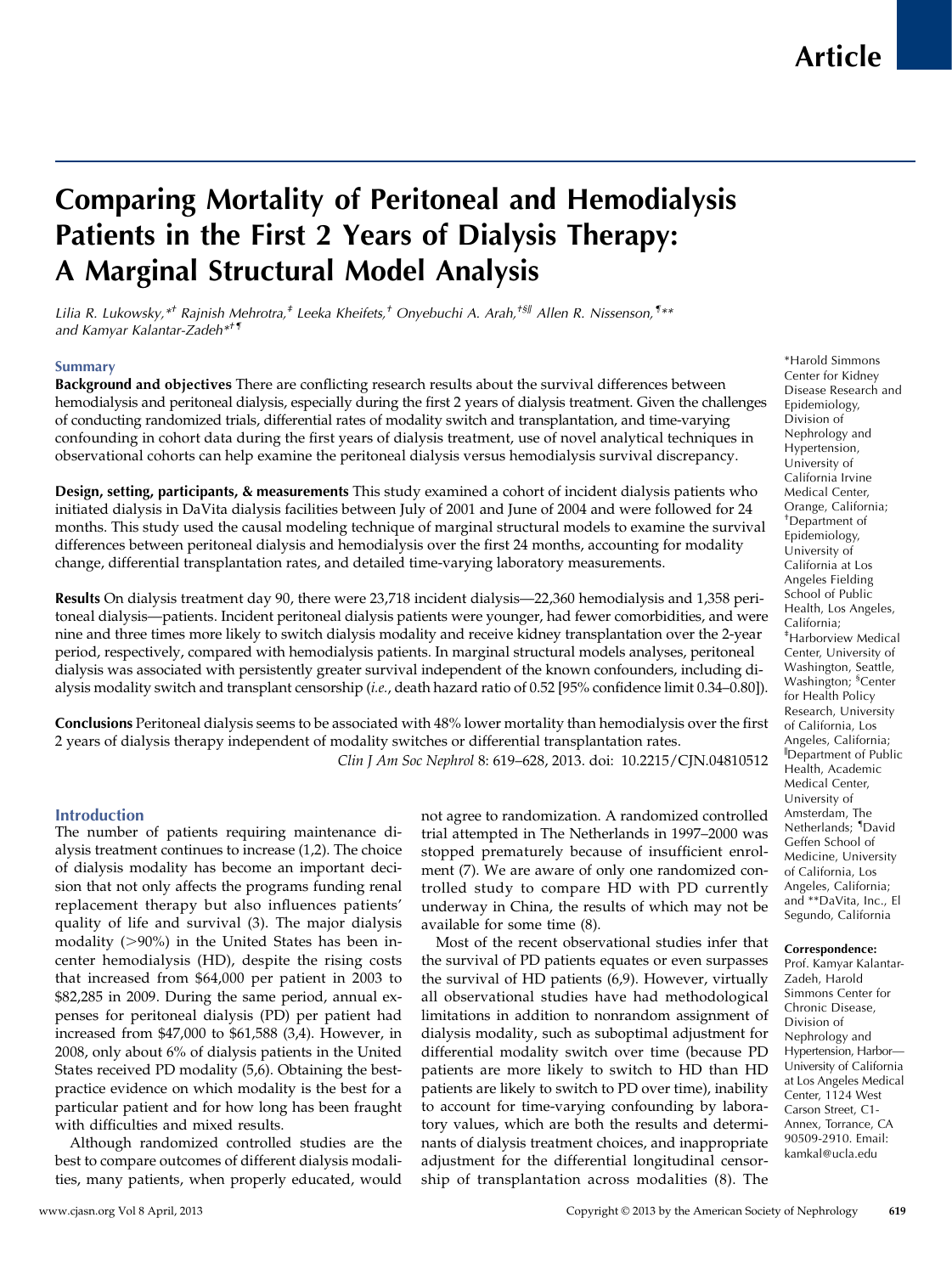|                                                                                                                                                                                               |                    |                                   |                   | P Value                 | < 0.001             | 0.87                    | < 0.001           | 0.04                          | 0.03         | 0.009          | 0.68    |                   | $<\!0.001$ | < 0.001<br>0.21 |                                 | < 0.001  | 0.06                    | < 0.001     |                | 0.16    | $0.86$<br>0.09           |            | 0.05    |               | $0.75$<br>$0.40$     |                 |       | 0.07           | < 0.001       | 0.12            | 0.34      |          |                |              | 0.188              |
|-----------------------------------------------------------------------------------------------------------------------------------------------------------------------------------------------|--------------------|-----------------------------------|-------------------|-------------------------|---------------------|-------------------------|-------------------|-------------------------------|--------------|----------------|---------|-------------------|------------|-----------------|---------------------------------|----------|-------------------------|-------------|----------------|---------|--------------------------|------------|---------|---------------|----------------------|-----------------|-------|----------------|---------------|-----------------|-----------|----------|----------------|--------------|--------------------|
|                                                                                                                                                                                               |                    |                                   |                   | Trp                     | $48 + 15$           | 43%                     | 48%               | 56%                           |              | $22%$<br>$17%$ | 5%      |                   | 29%        | $47\%$<br>25%   |                                 | 39%      | $1\%$                   | 61%         |                | 59%     | $\frac{4\%}{27\%}$       |            | 9%      |               | $0.1\%$              | 5%              |       | $1\%$ $12\%$   |               | $1\%$           | $7\%$     |          | $0.1\%$        | 79%          | $1\%$              |
|                                                                                                                                                                                               |                    | Incident PD Patients $(n=1,358)$  | Switched PD to HD | Not Trp                 | $57 + 15$<br>695    | $47\%$                  | 57%               | 47%                           | 23%          | $18%^{6}$      |         |                   | 43%        | 36%<br>20%      |                                 |          | $5\%$                   | 44%         |                | 61%     | 7%                       | 22%<br>10% |         |               | $\frac{0.8\%}{17\%}$ |                 |       | 4%             | 17%           | 4%              | 6%        |          | $0.3\%$        |              | 84%<br>0.4%        |
|                                                                                                                                                                                               |                    |                                   |                   | Trp                     | $47 + 13$<br>167    | $47\%$                  | 36%               | 64%                           | $16\%$       | 8.4%           | 6%      |                   | 13%        | 72%<br>14%      |                                 |          | $22%$<br>$72%$<br>$77%$ |             |                | 72%     | 6%                       | 20%        | 2%      |               | $0.1\%$              | 4%              |       | 2%             | $4.8\%$       | 0.6%            | 3%        |          | $0.1\%$        |              | 75%<br>0.1%        |
|                                                                                                                                                                                               |                    |                                   | Always PD         | Not Trp                 | $62 + 15$<br>419    | $48\%$                  | 59%               | 56%                           | $16\%$       | 13%            | 7%      |                   | 56%        | 26%<br>18%      |                                 | 46%      | 3%                      | 52%         |                | 66%     | $7\frac{8}{15}\%$<br>11% |            |         |               | $\frac{0.8\%}{23\%}$ |                 |       | 4%             | 21%           | 4%              | 7%        |          |                |              | $\frac{2\%}{80\%}$ |
|                                                                                                                                                                                               | Modality at Day 90 |                                   |                   | P Value                 | < 0.001             | < 0.001                 | < 0.001           | < 0.001                       | $<\!\!0.001$ | 0.003          | < 0.001 |                   | < 0.001    | < 0.001<br>0.02 |                                 | < 0.001  | < 0.001                 | < 0.001     |                | < 0.001 | 0.94                     | 0.21       | 0.001   |               | 0.43                 | < 0.001         |       | < 0.001        | < 0.001       | < 0.001         | < 0.001   |          | 0.01           | 0.62         | < 0.001            |
|                                                                                                                                                                                               |                    |                                   |                   | Trp                     | 44±15<br>93         | $40\%$                  | 39%               | 52%                           | 20%          | 14%            | 11%     |                   | 24%        | 43%<br>33%      |                                 |          | $45%$<br>$7%$           | 49%         |                | 59%     | 6%                       | 29%        | 4%      |               | $0.1\%$              | 16%             |       | 3%             | $7.5\%$       | $\frac{1}{2}$ % |           |          | $0.1\%$        |              | 76%<br>0.1%        |
| Characteristics of 23,718 incident dialysis patients according to modality status at day 90, modality switches over the first 2 years, and transplant status (Trp) in DaVita dialysis clinics |                    | Incident HD Patients $(n=22,360)$ | Switched HD to PD | Not Trp                 | $55 + 15$<br>1091   | 43%                     | 52%               | 51%                           | 25%          | 13%            | 5%      |                   | 43%        | 30%<br>28%      |                                 | 53%      |                         | $5%$<br>42% |                | 53%     | 7%                       | 28%        | 11%     |               | 0.5%                 | 21%             |       | $4.5\%$<br>23% |               | $5\%$<br>5%     |           |          | $1.8\%$        |              | 79%<br>2%          |
|                                                                                                                                                                                               |                    |                                   | Always HD         | $\operatorname{Tr}\! p$ | $48 + 14$<br>1292   | 38%                     | 43%               | 51%                           | 19%          | $18\%$         | 5%      |                   | 25%        | 49%<br>26%      |                                 | 34%      | $4\%$                   | 62%         |                | $60\%$  | $7\%$<br>30%             |            | 3%      |               | $0.1\%$              | 9%              |       | 2%             | 11.6%         | 2%              | 2%        |          | $0.1\%$        | 79%          | 0.4%               |
|                                                                                                                                                                                               |                    |                                   |                   | Not Trp                 | $64 + 15$<br>19,884 | 46%                     | 64%               | 43%                           | 30%          | $18\%$         | 3%      |                   | 56%        | $14\%$<br>29%   |                                 | 63%      | $8\%$                   | 30%         |                | $47\%$  | $8\%$ $27\%$             |            | $18\%$  |               | 0.6%                 | 24%             |       | 4%             | $31\%$        | 7%              | 8%        |          | 0.9%           | 79%          | 4%                 |
| from July 1, 2001 to June 30, 2006<br>Table 1.                                                                                                                                                |                    |                                   |                   |                         |                     | Sex (women)<br>Age (yr) | Diabetes mellitus | Non-Hispanic<br>white<br>Race | <b>Black</b> | Hispanic       | Asian   | Employment status | Retired    | Employed        | Primary insurance<br>Unemployed | Medicare | Medicaid                | Other       | Marital status | Married | Divorced                 | Single     | Widowed | Comorbidities | <b>AIDS</b>          | Atherosclerotic | heart | Cancer         | Heart failure | COPD            | Cerebral- | vascular | disease<br>HIV | Hypertension | Nonambulatory      |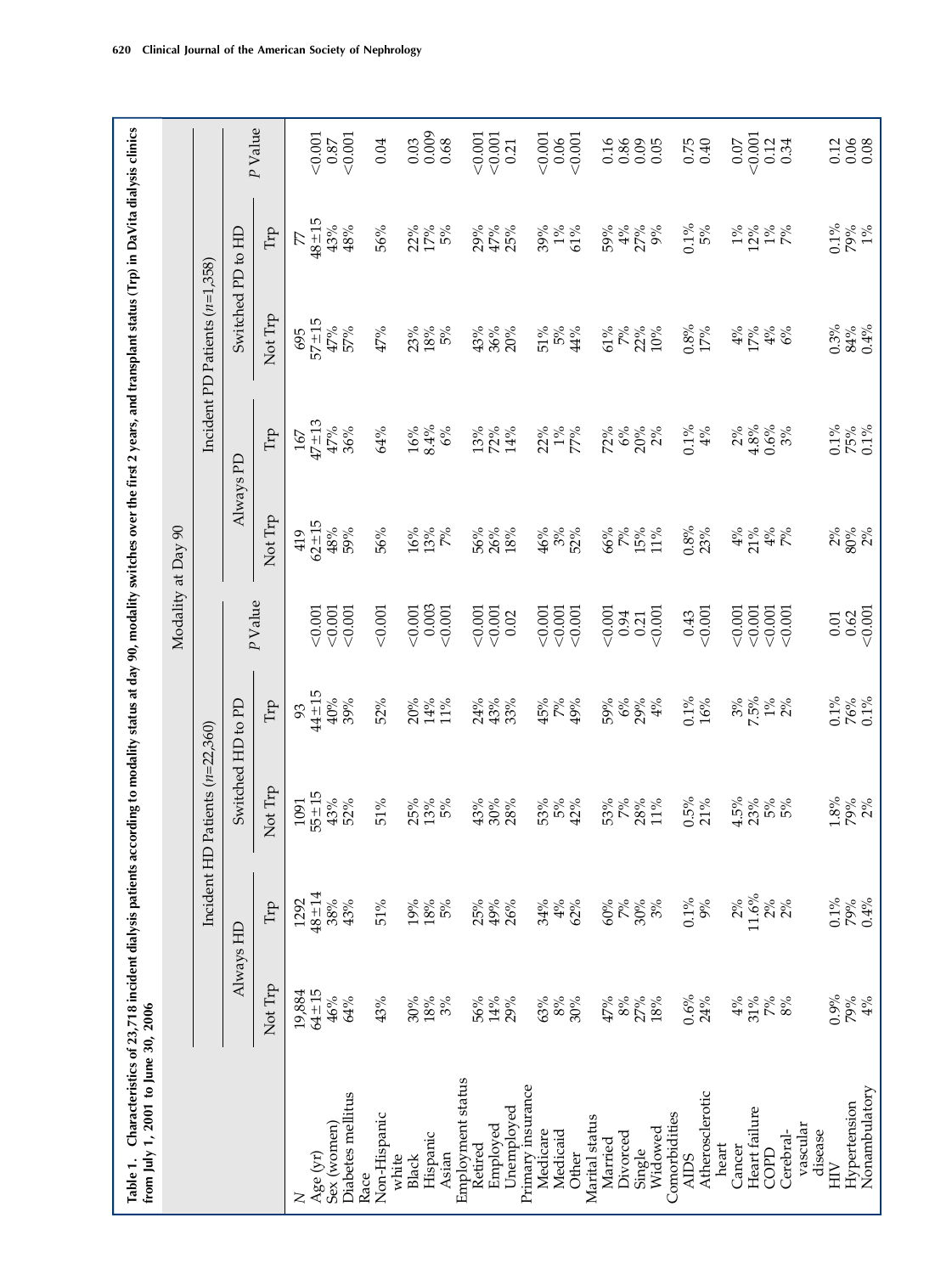| (Continued)<br>Table 1.                                                                                                                                                                                                                                                                                     |                                                 |                                                |                                                 |                                            |                               |                                              |                                               |                                             |                                             |                                  |
|-------------------------------------------------------------------------------------------------------------------------------------------------------------------------------------------------------------------------------------------------------------------------------------------------------------|-------------------------------------------------|------------------------------------------------|-------------------------------------------------|--------------------------------------------|-------------------------------|----------------------------------------------|-----------------------------------------------|---------------------------------------------|---------------------------------------------|----------------------------------|
|                                                                                                                                                                                                                                                                                                             |                                                 |                                                |                                                 |                                            |                               | Modality at Day 90                           |                                               |                                             |                                             |                                  |
|                                                                                                                                                                                                                                                                                                             |                                                 | Incident HD                                    | Patients $(n=22,360)$                           |                                            |                               |                                              |                                               | Incident PD Patients $(n=1,358)$            |                                             |                                  |
|                                                                                                                                                                                                                                                                                                             |                                                 | Always HD                                      | Switched HD to PD                               |                                            |                               | Always PD                                    |                                               | Switched PD to HD                           |                                             |                                  |
|                                                                                                                                                                                                                                                                                                             | Not Trp                                         | Trp                                            | Not Trp                                         | Trp                                        | P Value                       | Not Trp                                      | Trp                                           | Not Trp                                     | $\rm Trp$                                   | P Value                          |
| Other heart                                                                                                                                                                                                                                                                                                 | 5%                                              | $2\%$                                          | 4%                                              | $0.1\%$                                    | < 0.001                       | $6\%$                                        | $2\%$                                         | 3%                                          | $1\%$                                       | 0.06                             |
| vascular<br>Peripheral<br>diseases<br>disease                                                                                                                                                                                                                                                               | 13%                                             | 4.5%                                           | 9.3%                                            | 3%                                         | < 0.001                       | 12%                                          | 4%                                            | 10.%                                        | 3%                                          | 0.006                            |
| BMI $({\rm kg/m^2})^{\rm a}$<br>Smoker                                                                                                                                                                                                                                                                      | 25.4 (22.0<br>5%<br>29.9)                       | 25.4 (22.5-<br>29.5)<br>4%                     | 26.3 (22.7-<br>5%<br>30.9)                      | 25.1 (21.5-<br>2%<br>28.3)                 | $0.24$<br>$0.01$              | $25.5(23.3-$<br>27.8)<br>4%                  | 27.8 (21.7–<br>3%<br>28.3)                    | 26.0 (22.3-<br>30.2)<br>6%                  | 26.1 (21.4<br>34.1)<br>7%                   | $\frac{0.31}{0.87}$              |
| Laboratory data<br>$\mathrm{nPCR}\,(\mathrm{g}/\mathrm{kg}$                                                                                                                                                                                                                                                 | $0.93 + 0.25$                                   | $0.98 + 0.2$                                   | $0.91 \pm 0.3$                                  | $0.93 + 0.2$                               | < 0.001                       | $0.80 \pm 0.3$                               | $0.88 + 0.2$                                  | $0.91 \pm 0.3$                              | $0.74 \pm 0.3$                              | 0.14                             |
| Creatinine (mg/dl)<br>Ferritin $(\text{ng}/\text{ml})^\text{a}$<br>Albumin (g/dl)<br>per day)                                                                                                                                                                                                               | 246 (126-<br>$3.6 + 0.5$<br>$6.8 + 2.7$<br>458) | 195 (93-354)<br>$3.8 + 0.4$<br>$9.1 + 3.0$     | $3.7 + 0.5$<br>$7.4 + 3.2$<br>230 (114-<br>453) | 196 (86-374)<br>$3.9 + 0.4$<br>$9.1 + 3.7$ | < 0.001<br>< 0.001<br>< 0.001 | 229 (132-381<br>$3.4 + 0.5$<br>$6.5 \pm 2.6$ | 249 (141-464)<br>$3.8 + 0.4$<br>$7.7 \pm 2.7$ | 291 (157-473)<br>$3.5 + 0.6$<br>$7.1 + 3.0$ | 278 (126-436)<br>$3.7 + 0.5$<br>$8.0 + 2.9$ | 0.008<br>$<\!\!0.001$<br>< 0.001 |
| Calcium (mg/dl)<br>TIBC $(mg/dl)$<br>Phosphorous                                                                                                                                                                                                                                                            | $9.1 \pm 0.7$<br>$5.4 - 1.4$<br>$213 + 46$      | $9.3 \pm 0.7$<br>5.9 $\pm 1.3$<br>$227 \pm 43$ | $9.2 + 0.7$<br>$5.5 + 1.5$<br>$224 \pm 48$      | $9.3 + 0.6$<br>$5.6 - 1.2$<br>$236 \pm 40$ | < 0.001<br>< 0.001<br>< 0.001 | $9.1 \pm 0.7$<br>$4.9 + 1.2$<br>$243 + 52$   | $9.3 + 0.7$<br>$5.1 \pm 1.2$<br>$257 + 47$    | $5.0 + 1.3$<br>$9.1 \pm 0.7$<br>247±49      | $9.5 \pm 0.8$<br>5.3 ± 1.2<br>$250 \pm 49$  | < 0.001<br>0.02<br>0.04          |
| $\mathrm{e}(\mathrm{m/sd})$<br>$\frac{\rm (m_{\rm g}^{-}/\rm dI)}{\rm Intact~PTH}$                                                                                                                                                                                                                          | 224 (128-<br>377)                               | 238 (134-<br>405)                              | 231 (121-399)                                   | 280 (119-445)                              | 0.02                          | $182(86 - 414)$                              | 128 (45-278)                                  | 257 (75-386)                                | 134 (62-255)                                | 0.01                             |
| Hemoglobin<br>$(\mathrm{B}/\mathrm{d}\mathrm{l})$                                                                                                                                                                                                                                                           | $12.1 \pm 1.4$                                  | $12.4 \pm 1.4$                                 | $12.2 \pm 1.5$                                  | $12.3 + 1.2$                               | $<\!0.001$                    | $12.3 \pm 1.5$                               | $12.6 \pm 1.4$                                | $12.3 \pm 1.4$                              | $12.6 \pm 1.4$                              | 0.04                             |
| White blood<br>count                                                                                                                                                                                                                                                                                        | $7.7 \pm 2.5$                                   | $7.3 + 2.1$                                    | $7.7 \pm 2.5$                                   | $7.1 + 2.0$                                | < 0.001                       | $7.9 + 3.5$                                  | $7.2 + 2.1$                                   | $7.4 \pm 2.3$                               | $7.6 + 2.3$                                 | 0.03                             |
| blood count)<br>Lymphocytes<br>$(\times 103/\mu l)$<br>$\frac{1}{2}$ white                                                                                                                                                                                                                                  | $20 + 7.6$                                      | $22 + 7.6$                                     | $20 + 7.5$                                      | $21 + 7.0$                                 | $<\!0.001$                    | $19 + 7.3$                                   | $20 + 7.4$                                    | $20 + 7.3$                                  | $23 + 7.7$                                  | 0.003                            |
| COPD, chronic obstructive pulmonary disease; BML, body mass index; nPCR, normalized protein catabolic rate; TIBC, total iron-binding capacity; PTH, parathyroid hormone.<br><sup>a</sup> Median and 25th and 75th percentiles presented instead of mean, because the predictor was not normally distributed |                                                 |                                                |                                                 |                                            |                               |                                              |                                               |                                             |                                             |                                  |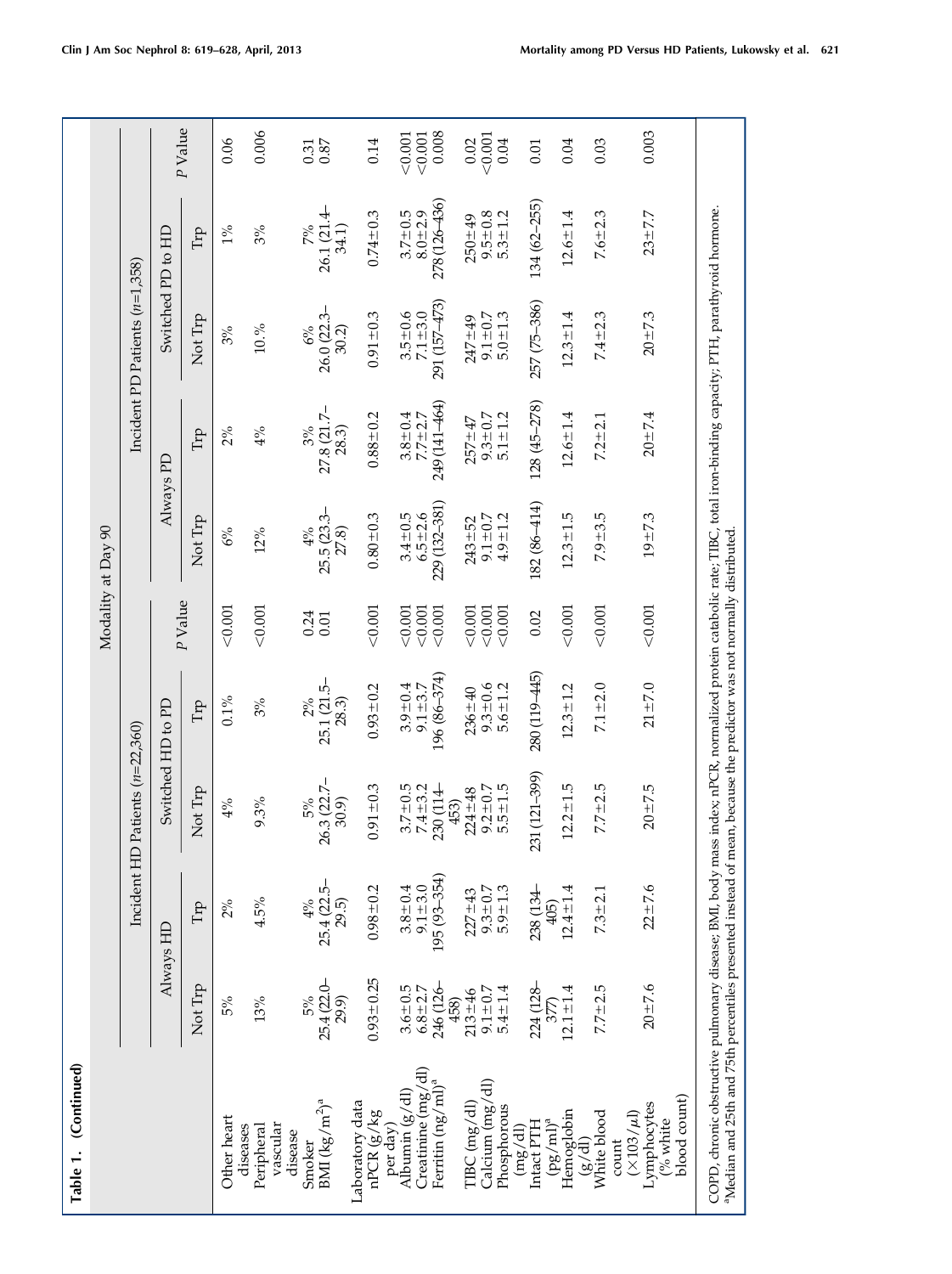latter may be a major challenge in such studies, especially because PD patients are much more likely to receive a kidney transplant during the first 2 years of dialysis therapy.

Inverse probability of treatment-weighted marginal structural model (MSM) is a statistical technique that allows for adjusting for repeatedly measured confounders by creating the inverse probability of treatment weights that accounts for the effect of time-dependent cofounding. With sufficient confounding control (an unverifiable assumption) and in the absence of measurement error, MSM can potentially yield estimates comparable with those estimates in randomized trials by simulating randomization in observational data (10). We examined the comparative effect of PD versus HD with mortality during the first 2 years of dialysis treatment in a large nationally representative cohort of incident dialysis patients. We used MSM to account for transplant censorship, modality changes over time, and time-varying laboratory measures during each calendar quarter. We hypothesized that a choice of initial dialysis modality and a decision to switch from one modality to another affect survival of incident dialysis patients.

## Materials and Methods

## Dialysis Patients

We linked the databases from the US Renal Data System (USRDS) and DaVita, Inc., a large provider of dialysis treatment in the United States, using unique identifiers to identify a cohort of incident dialysis patients. Dates of dialysis initiation, death, and transplantation were collected from the USRDS as well as information about comorbidities and employment status at baseline. The DaVita database provided all other information about the patients who received dialysis in DaVita clinics between July 1, 2001 and June 30, 2006. The date of enrollment in a DaVita clinic, dialysis treatment data, and laboratory measurements during the cohort period were also extracted. Patients with a discordance of  $>90$  days between the date of first dialysis initiation from the USRDS and DaVita data were excluded. From the DaVita dataset, we extracted the information about the calendar quarter in which each patient entered the cohort, reached day 90 on dialysis, and patient died or transplanted. Laboratory measurements were extracted and averaged for each calendar quarter. Information about demographic characteristics and insurance at baseline was also obtained.

A total of 59,062 incident dialysis patients were identified in DaVita dialysis clinics during the 5 years (July of 2001 to June of 2006). We restricted the cohort to 23,718 incident dialysis patients, including 22,360 HD and 1,358 PD patients, with no missing data on dialysis modalities and key predictors who initiated dialysis between July 1, 2001 and June 30, 2004; therefore, every patient could potentially stay in the cohort for at least eight calendar quarters (2 years) with all laboratory data (i.e., until June 30, 2006).

## Modality Switch and Informative Censorship

Using USRDS records, we determined the duration of dialysis treatment and status for each patient (death, transplant, and changes in dialysis modality) during each of the 20 calendar quarters, even if they transferred to a non-DaVita

dialysis center. Hence, we assumed no loss to follow-up, and the only informative censoring event considered was kidney transplantation. Patients were censored on day of death or transplantation. For censored patients, we added days from the concluding quarter to its preceding quarter and counted any event that occurred (death or transplantation) as occurring in the latter quarter if the patient contributed less than 45 days to the last calendar quarter. This calculation was done to make cohort quarters more commensurate to quarters used in the conventional Cox analysis, where person-time and not calendar time was used.

## Laboratory Measures

Blood samples were drawn using uniform techniques in all dialysis clinics and transported to DaVita Laboratory in Deland, FL within 24 hours.

### Statistical Methods

We created Kaplan–Meier survival curves to compare the survival between PD and HD patients after adjusting for age, sex, race, and diabetes. We also examined survival stratifying separately on diabetes and heart failure status and adjusting for age, sex, and race. Additionally, we compared survival between PD and HD patients, separating those patients who never changed the initial modality from the patients who had at least one modality change during the cohort time.

The MSM using the inverse probability weights (IPWs) was used to determine the effects of dialysis modality on mortality during the first 2 years while accounting for the history of dialysis modalities during this time period as well as the time spent under each modality (11,12). IPWs were estimated by combining the inverse probability of treatment weights (IPTWs) and inverse probability of censoring weights (IPCWs). The IPTW (or IPCW) was computed from the ratio of the estimated probabilities of treatment (or censorship) using baseline covariates (numerator) to the estimated probabilities of treatment (or censorship) using baseline and time-dependent covariates (denominator). Two logistic regressions were fitted to estimate the numerator and denominator of the IPTW. We used baseline covariates to predict the probability of dialysis modality at day 90 for the numerator and baseline and time-dependent covariates, which included history of dialysis modality (and laboratory parameters in models where laboratory data were included), to predict modality at any given quarter after day 90 during the first 2 years of dialysis treatment for the denominator. The second set was for the IPCW to account for the informative censoring from receiving a kidney transplant. This set was fitted using two similar logistic models, also including dialysis modality (in both numerator and denominator) and modality at the previous quarter (denominator) as predictors of receiving kidney transplantation at any given quarter after reaching day 90 on dialysis.

We created three different models of IPWs using increasing numbers of covariates for estimation. For model 1, the IPTWs were calculated using age at baseline and modality from the prior quarter as the time-dependent predictor. For model 2, the IPTWs were calculated using age, sex, race (non-Hispanic whites versus others), and diabetes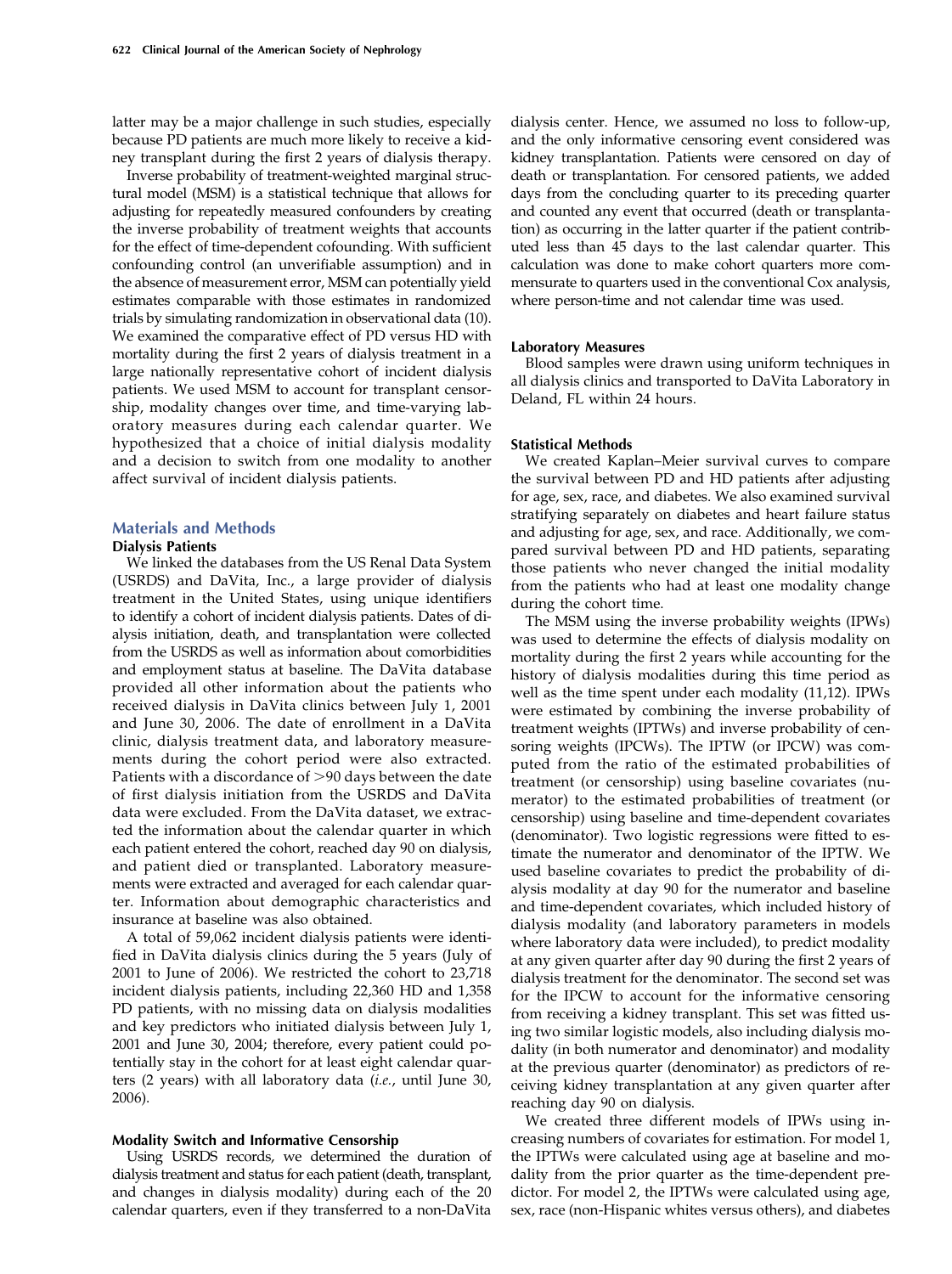at baseline; for model 3, the same was used with addition of baseline and time-dependent measurements for serum levels of albumin and hemoglobin, because they were considered important predictors that may be associated with choice of dialysis modality as well as mortality (13,14). IPCWs were calculated similarly, but person-time starting from the time of dialysis initiation and dialysis modality for each quarter were added to the models as important predictors of transplantation. We then created stabilized IPWs by combining the two weights as described elsewhere (12). Each stabilized IPW had a mean of around one.

We used three levels of adjustment for all models. (1) We used IPW-only adjusted models. (2) To overcome possible residual confounding from the variables already included in the IPWs, we further adjusted for baseline variables used to estimate IPWs. (3) We also added additional variables to the third level of adjustment, such as marital status, employment, baseline comorbidities (chronic obstructive pulmonary disease, cancer, hypertension, ability to ambulate, congestive heart failure, and atherosclerotic heart disease), and baseline serum levels of ferritin, calcium, and phosphorus. These additional predictors, although important predictors of mortality, were not good predictors of dialysis modality or transplantation.

We performed additional analyses, where we fitted conventional Cox proportional hazard models to compare the mortality patterns with the MSMs. All descriptive and multivariate statistics were performed using SAS, version 9.3 (SAS Institute, Inc., Cary, NC).

## **Results**

Table 1 shows patients' characteristics on dialysis initiation across modality status on day 90, modality switch over time, and transplantation status. Additionally, the detailed characteristics of the total HD and PD cohorts at baseline and patients who switched modality are shown in [Supplemental Table 1.](http://cjasn.asnjournals.org/lookup/suppl/doi:10.2215/CJN.04810512/-/DCSupplemental) Of 23,718 incident dialysis patients, 1629 patients were transplanted during their first 2 years of dialysis, including 1385 HD and 244 PD patients, resulting in transplant rates of 6% and 18%, respectively. Among the patients undergoing HD at day 90, 6% switched modality at least one time during 2 years, whereas the modality switch rate was 57% among PD patients. Patients who never changed modality and did not undergo transplant were older, more likely to be diabetic, or more likely to have atherosclerotic heart disease or heart failure. Patients who changed modality but received no transplant were similar in their characteristics, although they were somewhat younger and had lower percentages of diabetes, atherosclerosis, or heart failure. Patients who were transplanted, regardless of modality changes, were much younger and had less comorbidity.

Case mix-adjusted Kaplan–Meier survival analyses are shown in Figure 1. PD patients had better survival than HD patients. Examining patients with and without modality changes, the former had better survival than the latter. Nevertheless, HD patients without a modality change had slightly better survival than their PD counterparts. Conventional (non-MSM) survival analyses to estimate death hazard ratios of PD versus HD modality are shown in Figures 2 and 3 and [Supplemental Table 2.](http://cjasn.asnjournals.org/lookup/suppl/doi:10.2215/CJN.04810512/-/DCSupplemental) Non-MSM Cox proportional hazards models indicated that, despite lower death risk for PD patients during the first several months, this advantage seemed to mitigate over time, and therefore, among patients without any modality switches, no survival advantage was noticeable by the completion of the 2-year period.



Figure 1. | Kaplan–Meier survival curves adjusted for age, sex, race, and diabetes examining survival among peritoneal dialysis (PD) and hemodialysis (HD) patients (modality is defined on day 90) for incident dialysis patients initiating dialysis from July of 2001 to June of 2004  $(n=23,718)$ .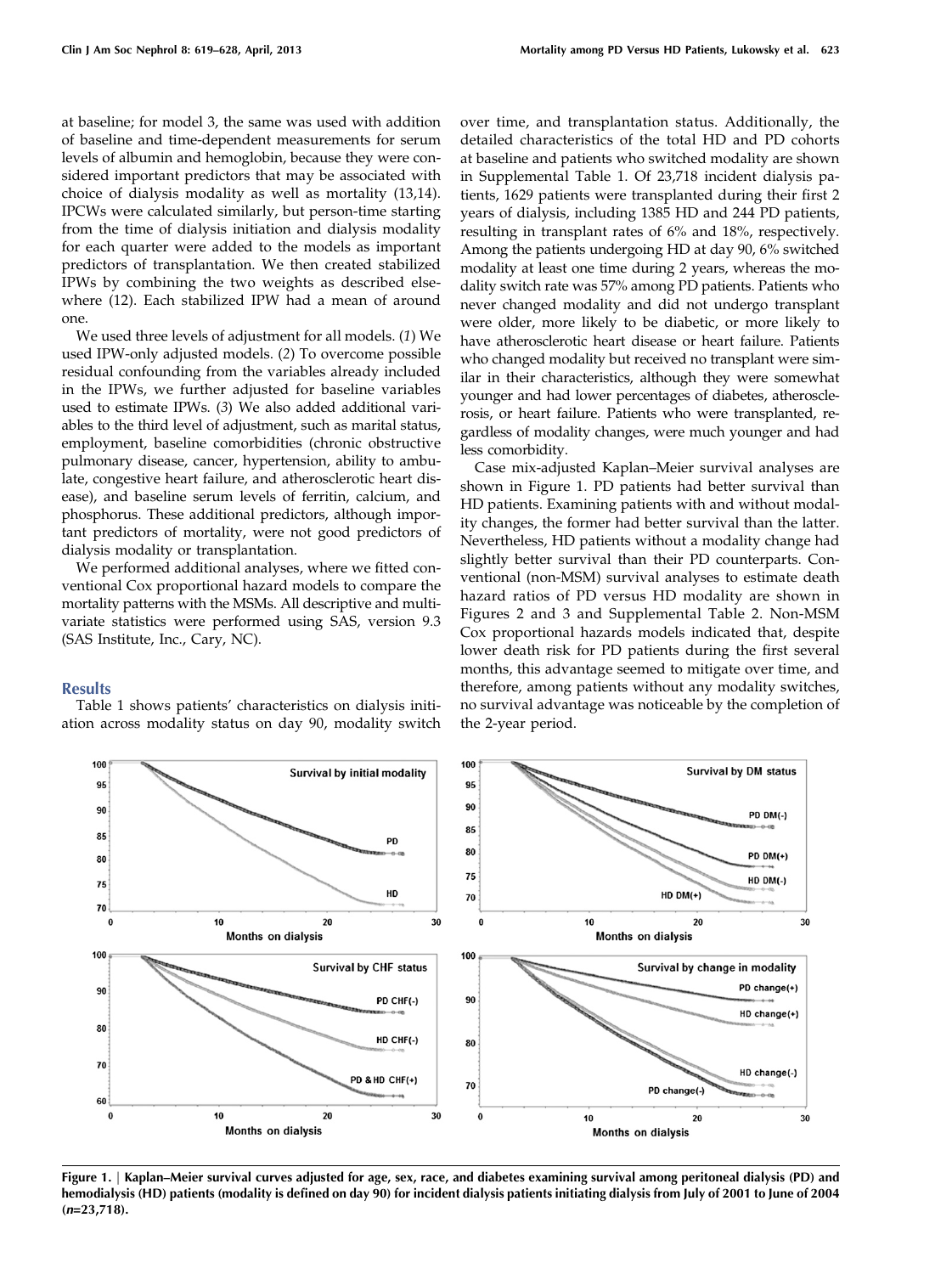

Figure 2. | Associations between dialysis modality (PD versus HD) and mortality among incident dialysis patients who never changed modalities (n=21,762; left) and patients with at least one modality change over 2 years (n=1956; right). Cox adjustment 1, adjusted for inverse probability of treatment weight (IPTW) predictors only: age, sex, diabetes mellitus (DM), and race; Cox adjustment 2, fully adjusted model adjusted for IPTW predictors and additional confounders: marital status, employment, baseline comorbidities (chronic obstructive pulmonary disease [COPD], cancer, hypertension, ability to ambulate, heart failure, and atherosclerotic heart disease), and baseline serum levels of ferritin, calcium, phosphorus, and normalized protein catabolic rate (nPCR).



Figure 3. | Mortality hazard ratios (HRs) for dialysis modality (PD versus HD) in incident dialysis patients using Cox models (n=23,718) ([Supplemental Table 2](http://cjasn.asnjournals.org/lookup/suppl/doi:10.2215/CJN.04810512/-/DCSupplemental)). Cox adjustment 1, adjusted for IPTW predictors only: age, sex, DM, and race; Cox adjustment 2, fully adjusted model adjusted for IPTW predictors and additional confounders: marital status, employment, baseline comorbidities (COPD, cancer, hypertension, ability to ambulate, heart failure, and atherosclerotic heart disease), and baseline serum levels of ferritin, calcium, phosphorus, and nPCR.

Figure 4 and [Supplemental Table 3](http://cjasn.asnjournals.org/lookup/suppl/doi:10.2215/CJN.04810512/-/DCSupplemental) show estimates of death hazard ratios for PD modality (with HD as reference) in the first 2 years of dialysis treatment using MSM and taking into account changes in modality over time as well as the differential censorship. In all models, PD patients showed a greater survival during the first 2 years. A difference between the conventional and MSM analyses was the persistence of the survival advantage of PD over the entire 2-year period, with no clear change in estimates over time. In models adjusted for time-varying laboratory measures, PD patients had 48% lower mortality (i.e., a

death hazard ratio of 0.52 [95% confidence limit (CL)= 0.34–0.80] in model 3). Figure 5 and [Supplemental Table 4](http://cjasn.asnjournals.org/lookup/suppl/doi:10.2215/CJN.04810512/-/DCSupplemental) show MSM-estimated death hazard ratios in the cohort of incident dialysis patients stratified by diabetes status and age ( $<65$  versus  $\geq 65$  years). The IPWs were calculated using the same baseline and time-dependent predictors used for model 2. As observed in the MSM analyses of the entire cohort, PD patients had lower risk of death observed consistently for up to 24 months after dialysis initiation. We also examined the differences between Cox and MSM with different weights. As shown in [Supplemental Table 2](http://cjasn.asnjournals.org/lookup/suppl/doi:10.2215/CJN.04810512/-/DCSupplemental), the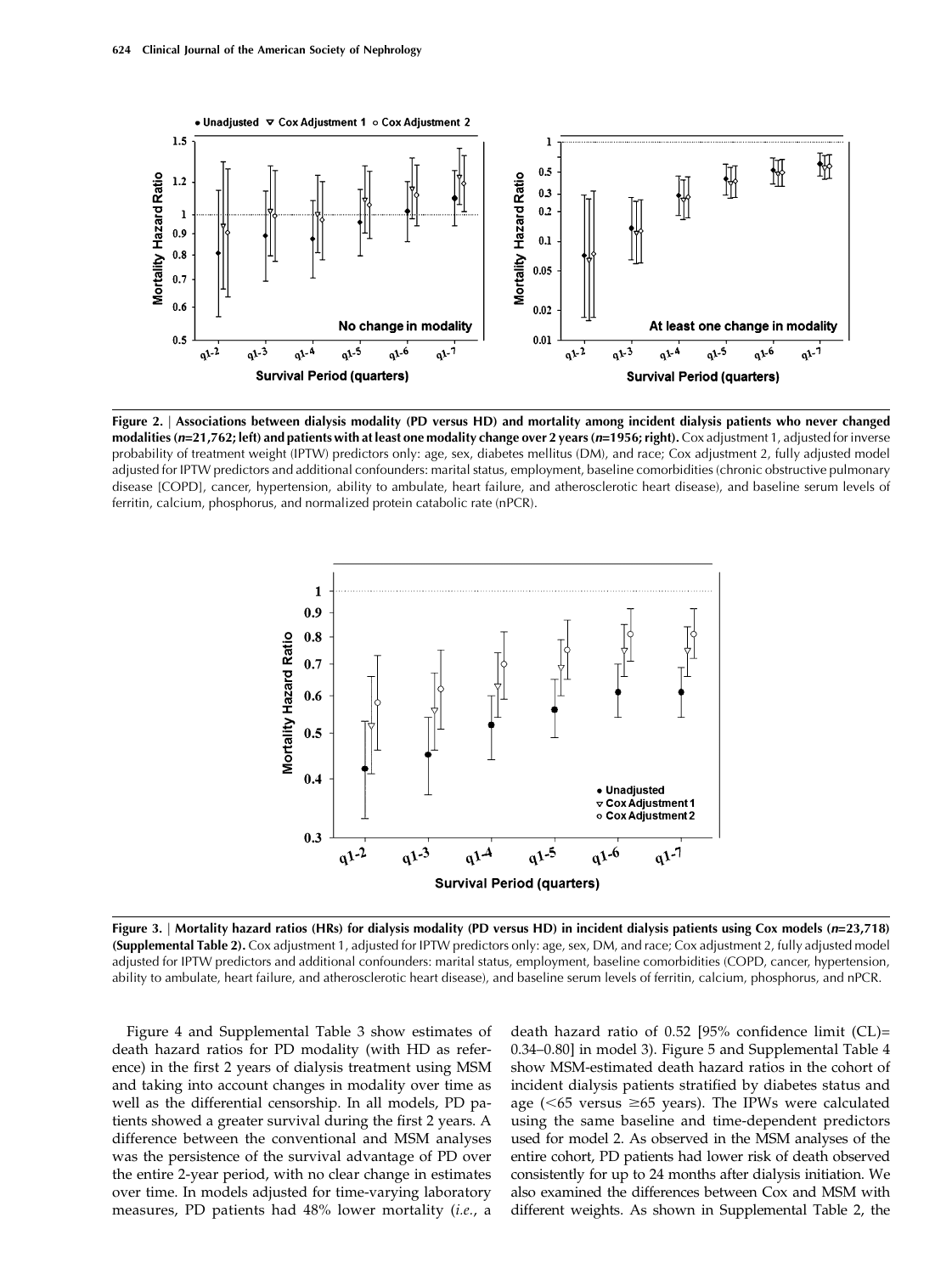

Figure 4. | Mortality HRs for dialysis modality (PD versus HD) in 23,718 incident dialysis patients using a marginal structural model (MSM) taking into account changes in dialysis modality and transplant censorship in the first 2 years [\(Supplemental Table 3](http://cjasn.asnjournals.org/lookup/suppl/doi:10.2215/CJN.04810512/-/DCSupplemental)). Model 1, inverse probability weight (IPW): age, baseline modality, and time-dependent modality (TD; stabilized IPW mean=1.06); model 2, IPW: age, sex, race, DM, baseline modality, and TD (stabilized IPW mean=1.06); model 3, IPW: age, sex, race, DM, baseline modality (Alb and Hgb), and TD modality (Alb and Hgb; stabilized IPW mean=1.29); MSM adjustment 1, IPW-adjusted (IPWs were calculated using different sets of variables); MSM adjustment 2, IPW + adding the same variables used to calculate IPWs to control for residual confounding; MSM adjustment 3, same as MSM adjustment 2 + additional confounders: marital status, employment, baseline comorbidities (COPD, cancer, hypertension, ability to ambulate, heart failure, and atherosclerotic heart disease), and baseline serum levels of ferritin, calcium, phosphorus, and nPCR.

models with the inverse probability of treatment weights differed the most from the conventional Cox models, whereas the results from the model that only adjusted for IPCW censoring were virtually identical to the conventional Cox models. This result indicates that adjusting for time-dependent confounding was the main driver of the differences between MSM and Cox models compared with adjustment for transplantation censoring.

## **Discussion**

Examining a cohort of incident dialysis patients, including 22,360 HD and 1358 PD patients, on day 90 of dialysis treatment, we found that incident PD patients were nine times more likely to switch dialysis modality and three times more likely to receive a kidney transplant. Comparing two modalities over the first 2 years of dialysis treatment, we found that, in MSM, PD patients had a persistently lower death risk after adjustment for known confounders, including dialysis modality switch or transplant censorship. Hence, a 48% lower mortality was observed by the end of second year. These findings may have important clinical and policy implications given the high mortality of HD during the first 2 years and lower costs of PD.

Our study is one of a few using MSMs. The reason for using these models was to try to validly handle time-varying confounding and selection bias from longitudinal censoring (15). MSM uses IPWs to control for time-dependent confounders rather than including them in the model directly (10,16). Inverse probability weighting rebalances the compared populations to create similar distributions of the covariates in the treatment model at each time point and thus, reduces or eliminates time-varying confounding by these covariates (17). The study by Mehrotra et al. (18) used MSM techniques, but laboratory measurements over time were not available, because the data were solely based on the USRDS dataset; however, our current study used detailed laboratory data from the DaVita cohort. Hence, we accounted for time-varying laboratory measures at several levels in model 3. Because MSMs can produce causal estimates, the results of MSM analyses can be comparable with randomized trials (10). Although the Netherlands trial was stopped because of insufficient enrolment (7), the results obtained from 38 patients indicated that PD patients had better overall 5-year survival. Death hazard ratio for HD versus PD patients was 3.60 (95% CL=0.80–15.40) (7). Although the study did not have enough power to reach meaningful conclusions, the results were consistent with our findings based on MSM.

Our findings indicate that PD patients had significantly and persistently lower mortality risk during the entire first 2 years after dialysis initiation, despite differential censorship of transplantation and higher likelihood of modality switch among PD patients. A study by Quinn et al. (19) suggested that the lower death risk seen in PD patients was potentially a result of sicker patients without prior nephrologist care being more likely to initiate HD, which then could account for the higher mortality among HD patients during early dialysis. Although we did not have reliable data on predialysis nephrology care, our results of MSM did not show a significantly distinct pattern of early survival advantage in the first 6–12 months.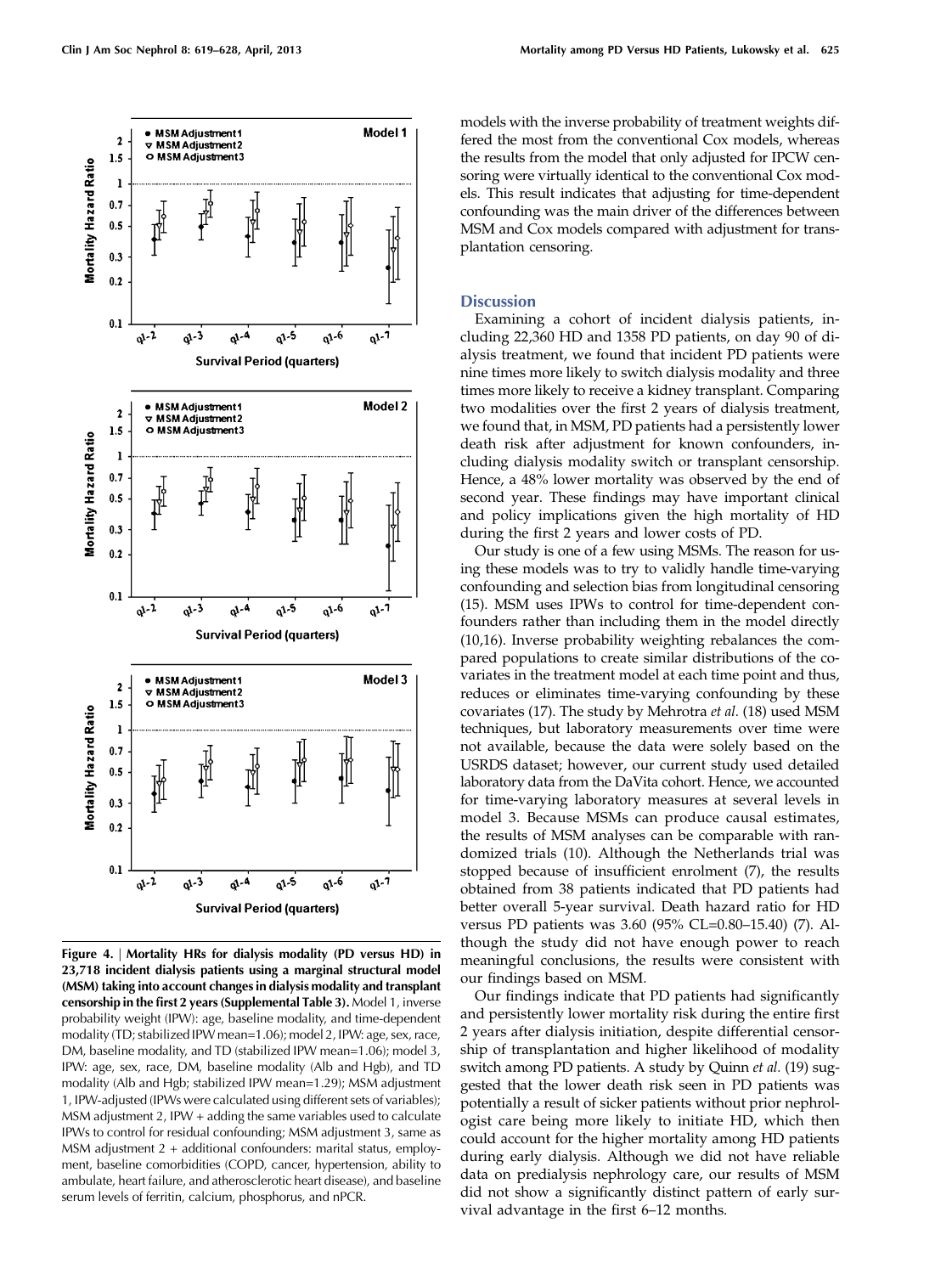

Figure 5. | Mortality HRs for dialysis modality (PD versus HD) in 23,718 incident dialysis patients using an MSM taking into account changes in dialysis modality and transplant censorship in the first 2 years stratifying on diabetes status (P value for the interaction=0.07) and age (P value for the interaction=0.26) ([Supplemental Table 4\)](http://cjasn.asnjournals.org/lookup/suppl/doi:10.2215/CJN.04810512/-/DCSupplemental). Model 2 IPTWs were used for all stratified models. MSM adjustment 1, IPW-adjusted (IPWs were calculated using different sets of variables); MSM adjustment 2, IPW + adding the same variables used to calculate IPWs to control for residual confounding; MSM adjustment 3, same as MSM adjustment 2 + additional confounders: marital status, employment, baseline comorbidities (COPD, cancer, hypertension, ability to ambulate heart failure, and atherosclerotic heart disease), and baseline serum levels of ferritin, calcium, phosphorus, and nPCR.

Our findings are partially similar and partially in contrast to a study by van der Wal et al. (14), which also used MSM to investigate dialysis modality differentials in Europe but did not account for modality changes over time. The study (14) found that, although PD patients did better during the first 3 months of dialysis treatment, their survival advantage decreased thereafter, and HD patients had better survival during the entire second year. We found that PD patients tend to change dialysis modality more often in the United States. The absolute number of patients undergoing PD and HD who changed dialysis modalities in our cohort is remarkably similar. However, because the total number of patients undergoing PD at any point in time is much smaller, this number represents a substantially larger proportion of PD than HD patients. Hence, censoring patients at the time of first modality change could potentially result in a much greater effect on PD outcomes compared with HD outcomes. Similar concerns are valid for the much higher rate of transplantation among PD patients, which potentially depletes the PD cohort of its healthiest patients who would have otherwise survived much longer than the remainder of the cohort. Because patients who changed modalities or underwent transplantation had significantly better survival compared with those patients who did not, then naturally no advantage of PD could be detected if patients were censored at the time of switch or transplantation. Indeed, we found that, in non-MSM survival analyses, PD survival was significantly less or even reversed by the end of 2 years (Figures 1–3), whereas in MSM analyses, which account for time-varying confounders, a persistent PD survival was evident (Figures 4 and 5). Comparing the results from MSMs with the conventional Cox models, we observed that, although the CLs largely overlapped, the survival differential of PD increased slightly with vintage in MSMs but was not evident in conventional analysis. This finding is not surprising given the ability of MSM to handle time-varying confounding and censoring. An article by Suarez et al. (17) examined the publications in which MSM and conventional analyses were used and found that, in 40% of the analyses, the estimates differed by at least 40%; in 11% of the analyses, the opposite results were reported when MSM versus conventional models were compared.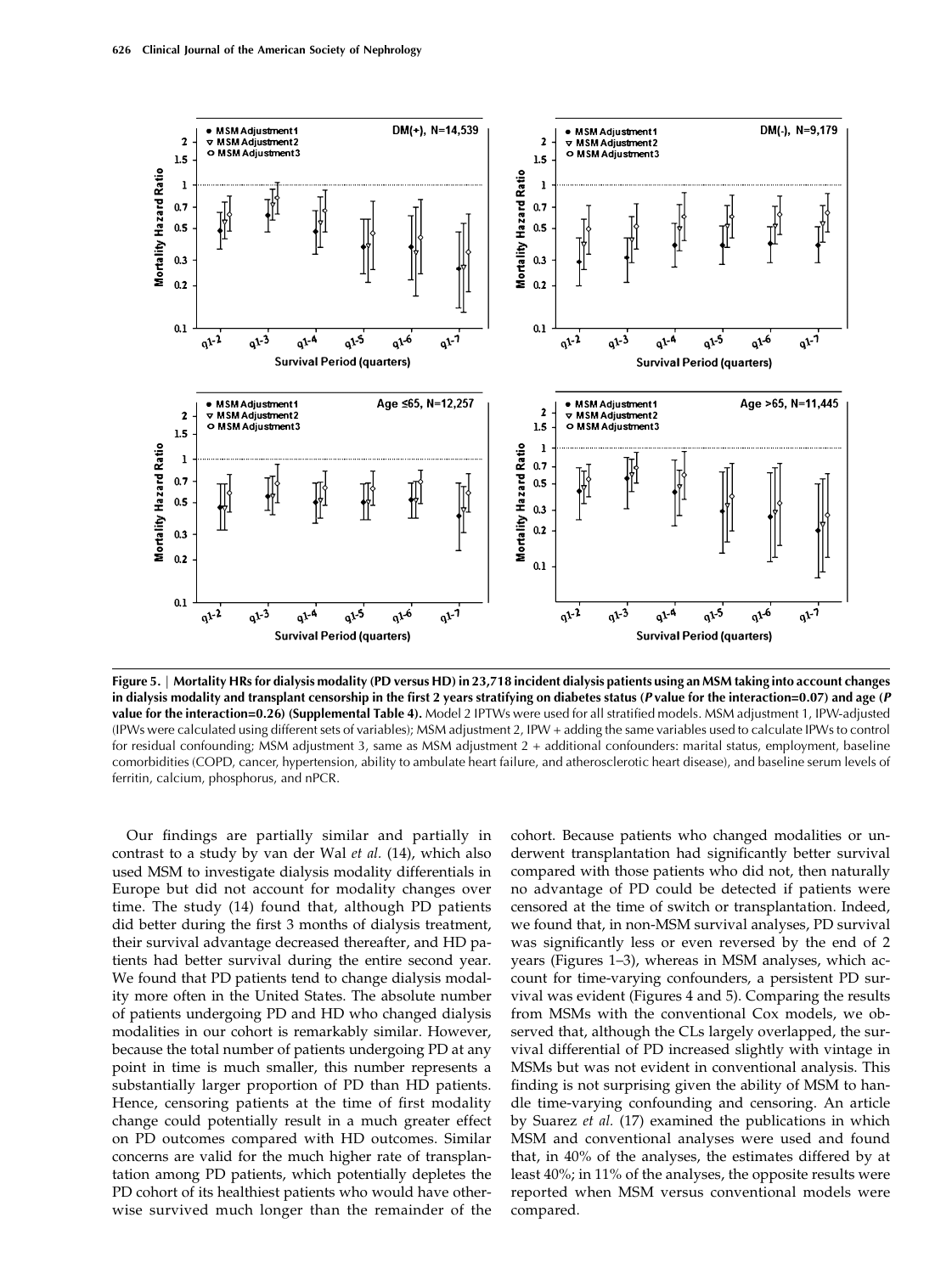Our findings also indicate that changes in modality during the first 2 years of dialysis may affect the survival patterns over time. The reasons for better survival of patients who switch modalities, which was also shown in the work by Van Biesen et al. (20) earlier, are not clearly evident. Thus, there is a need to further elucidate the causes determining the outcome of patients who switch dialysis therapies. These causes may be biologic or a result of unmeasured and/or unaccounted bias. Often, a switch from PD to HD relates to the technique failure, whereas problems with vascular access, higher risk of cardiovascular disease, or personal preference are commonly cited when HD patients switch to PD (21,22). In our study, patients with the same transplantation status had similar characteristics regardless of whether they changed an initial modality (Table 1). Therefore, any differences in survival between the two modalities can mostly be attributed to the changes in modality over time. This result may indicate that change of modality may be considered as a practical option if a patient does not show improvement or becomes sicker. It is also consistent with the previous findings that patents who initiate dialysis with PD tend to do better in the first 24 months (23). Our data suggest that it may make sense to recommend that patients receive more information and education about choice of modality before dialysis initiation. As was shown previously, when patients get educated about dialysis modalities, the number of patients who decide to initiate PD increases, and the level of satisfaction also increases with the choice of modality (24,25).

Our study should be qualified by its nonrandomized nature, which is threatened by uncontrolled confounding (especially confounding by indication), measurement errors, and selection bias. We did not examine survival beyond 24 months after dialysis initiation. The strengths of our study include the large cohort of dialysis patients from the entire United States, inclusion of detailed laboratory measures that were processed in a single laboratory center, adjusting time-varying modality changes and transplant censorship using MSM, and detailed comparisons between the conventional models and MSM techniques.

Comparing survival of PD and HD among 23,718 incident dialysis patients during their first 2 years of dialysis treatment in a nationally representative cohort using statistical techniques that account for time-varying confounding and differential censorships, we found that incident PD patients had 48% greater survival. These findings, if further confirmed, may have important implications for the choice of dialysis modality and resource allocations in renal replacement therapy programs. Additional research is needed to examine the effect of modality and its changes on the survival of dialysis patients over a longer time period.

## Acknowledgments

We thank DaVita Clinical Research for providing the clinical data, analysis, and review for this research project and advancing the knowledge and practice of kidney care.

This manuscript serves as a main component of the doctoral thesis of L.R.L. for a degree in Epidemiology at University of California at Los Angeles Fielding School of Public Health. Other authors are the members of the thesis committee.

This work was sponsored by National Institute of Diabetes and Digestive and Kidney Disease Grant R21-DK078012. O.A.A. is supported by a career grant (Veni 916.96.059) awarded by The Netherlands Organization for Scientific Research (NWO).

#### Disclosures

R.M. has received grant support and/or honoraria from DaVita Inc. and Baxter Healthcare. A.R.N. is Chief Medical Officer of DaVita Inc. K.K-Z. was the medical director of DaVita Harbor— University of California at Los Angeles/Medical Foundation, Inc. in Long Beach, CA. Other authors have not declared any conflict of interest.

#### References

- 1. US Renal Data System: USRDS 2009 Annual Data Report: Atlas of Chronic Kidney Disease and End-Stage Renal Disease in the United States National Institute of Health Volume 1, Bethesda, MD, National Institute of Health, National Institute of Diabetes and Digestive and Kidney Disease, 2009
- 2. US Renal Data System: USRDS 2009 Annual Data Report: Atlas of Chronic Kidney Disease and End-Stage Renal Disease in the United States National Institute of Health Volume 2, Bethesda, MD, National Institute of Health, National Institute of Diabetes and Digestive and Kidney Disease, 2009
- 3. Nesrallah G, Mendelssohn DC: Modality options for renal replacement therapy: The integrated care concept revisited. Hemodial Int 10: 143–151, 2006
- 4. US Renal Data System: USRDS 2011 Annual Data Report: Atlas of Chronic Kidney Disease and End-Stage Renal Disease in the United States, Bethesda, MD, National Institutes of Health, National Institute of Diabetes and Digestive and Kidney Diseases, 2011
- 5. Burkart J: The future of peritoneal dialysis in the United States: Optimizing its use. Clin J Am Soc Nephrol 4[Suppl 1]: S125– S131, 2009
- 6. Jiwakanon S, Chiu YW, Kalantar-Zadeh K, Mehrotra R: Peritoneal dialysis: An underutilized modality. Curr Opin Nephrol Hypertens 19: 573–577, 2010
- 7. Korevaar JC, Feith GW, Dekker FW, van Manen JG, Boeschoten EW, Bossuyt PM, Krediet RT; NECOSAD Study Group: Effect of starting with hemodialysis compared with peritoneal dialysis in patients new on dialysis treatment: A randomized controlled trial. Kidney Int 64: 2222–2228, 2003
- 8. Chiu YW, Jiwakanon S, Lukowsky L, Duong U, Kalantar-Zadeh K, Mehrotra R: An update on the comparisons of mortality outcomes of hemodialysis and peritoneal dialysis patients. Semin Nephrol 31: 152–158, 2011
- 9. Mehrotra R: Choice of dialysis modality. Kidney Int 80: 909–911, 2011
- 10. Robins JM, Hernán MA, Brumback B: Marginal structural models and causal inference in epidemiology. Epidemiology 11: 550– 560, 2000
- 11. Cole SR, Hernán MA: Constructing inverse probability weights for marginal structural models. Am J Epidemiol 168: 656–664, 2008
- 12. Hernán MA, Brumback B, Robins JM: Marginal structural models to estimate the causal effect of zidovudine on the survival of HIVpositive men. Epidemiology 11: 561-570, 2000
- 13. Brunelli SM, Joffe MM, Israni RK, Yang W, Fishbane S, Berns JS, Feldman HI: History-adjusted marginal structural analysis of the association between hemoglobin variability and mortality among chronic hemodialysis patients. Clin J Am Soc Nephrol 3: 777–782, 2008
- 14. van der Wal WM, Noordzij M, Dekker FW, Boeschoten EW, Krediet RT, Korevaar JC, Geskus RB: Comparing mortality in renal patients on hemodialysis versus peritoneal dialysis using a marginal structural model. Int J Biostat 6: Article 2, 2010
- 15. Greenland S, Robins JM: Identifiability, exchangeability and confounding revisited. Epidemiol Perspect Innov 6: 4, 2009
- 16. VanderWeele TJ: Marginal structural models for the estimation of direct and indirect effects. Epidemiology 20: 18–26, 2009